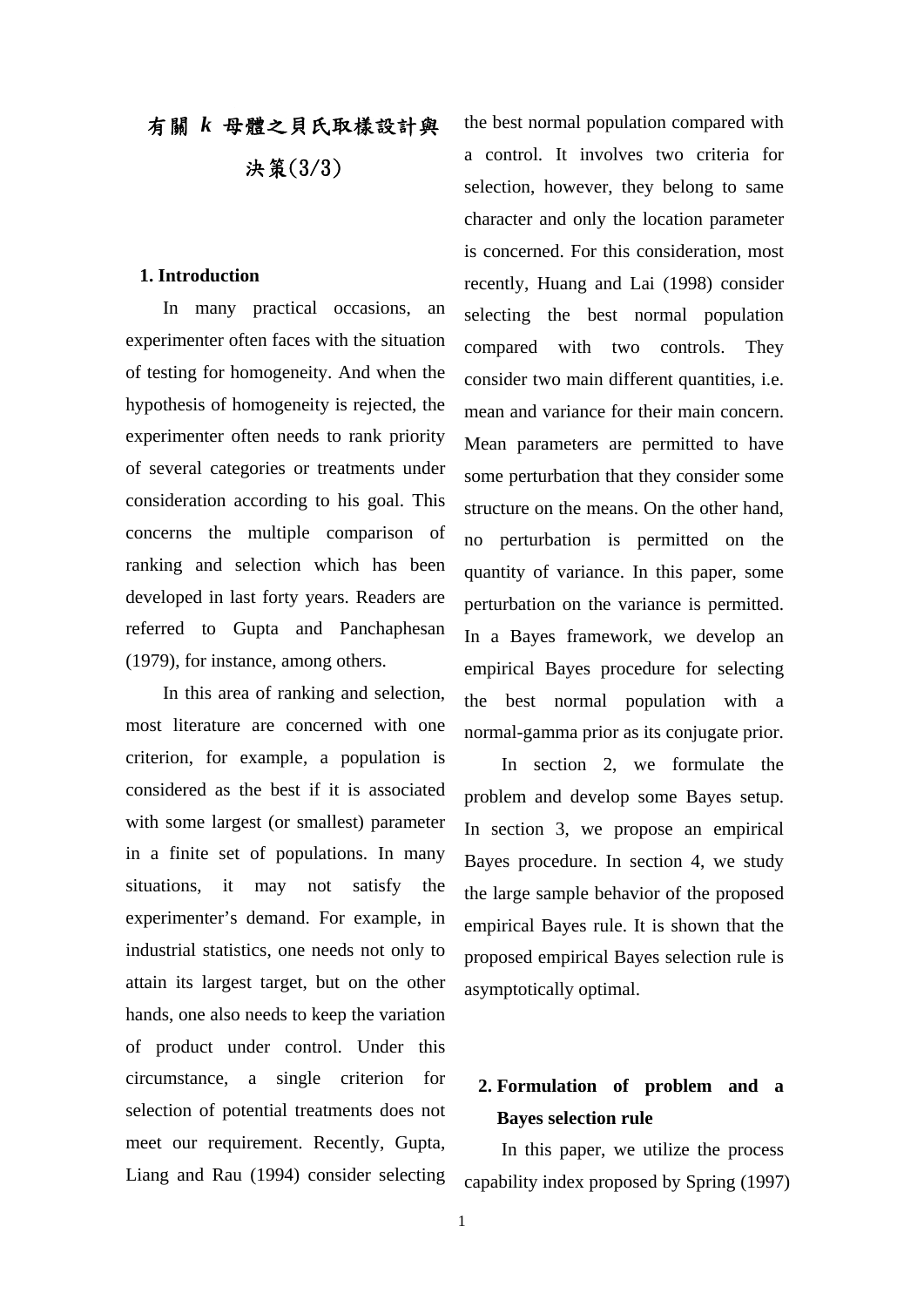to evaluate the effectiveness of a manufacturing process. This index is defined as follows.

**Definition 2.1** Let  $\pi$  be a manufacturing process with mean  $\theta$  and variance  $\sigma^2$ . *T* is the target value, and *USL* and *LSL* are the upper specification limit and lower specification limit, respectively. Then the process capability index of  $\pi$  is defined as the following

$$
C_{\scriptscriptstyle pw} = \frac{USL - LSL}{6\sqrt{\sigma^2 + w(\theta - T)^2}},
$$

where *w* is a weight function.

According to process capability index introduced as above, we define the best PCI-qualified manufacturing process as follows.

**Definition 2.2** Let  $\pi_1, \dots, \pi_k$  be *k* manufacturing processes such that  $\pi_i$  has mean  $\theta_i$  variance  $\sigma_i^2$  and process capability index  $C_{p w}(i)$ ,  $i = 1, \dots, k$ . Let  $C_{pw}(0)$  be a control value (prefixed). Define  $S = \{ \pi_i | C_{pw}(i) \ge C_{pw}(0), i = 1, \dots, k \}.$ A manufacturing process  $\pi_i$  is called PCI-qualified, if  $\pi_i \in S$ . A manufacturing process  $\pi_i$  is considered as the best PCI-qualified, if it simultaneously satisfies the following conditions:

(i) 
$$
\pi_i \in S
$$
, and

(ii) 
$$
C_{pw}(i) = \max_{\pi_j \in S} C_{pw}(j)
$$
.  
Let  $\theta = (\theta_1, \dots, \theta_k)$ ,  $\sigma = (\sigma_1, \dots, \sigma_k)$ 

and  $\Omega = \{ (\theta_i, \sigma_i) | -\infty < \theta_i < +\infty, \sigma_i > 0, \}$  $i = 1, \dots, k$  } be the parameter space. Let  $a = (a_0, a_1, \dots, a_k)$  denote an action, when  $a_i = 0,1; i = 0,1,\dots,k$ , and  $\sum_{i=0}^{k} a_i = 1$ . If  $a_i = 1$ , for some  $i = 1, \dots, k$ , it means that manufacturing process  $\pi$ <sub>i</sub> is selected as the best PCI-qualified. When  $a_0 = 1$ , it means that no manufacturing process is considered as the best PCI-qualified, i.e. none in *k* manufacturing processes satisfied the restriction (i) in Definition 2.1. Let  $A = \{a\}$  denote the action space.

In a decision-theoretic approach, we introduce the following loss function.

 In this paper, we consider a Bayes approach for the problem of selecting the best PCI-qualified manufacturing process with normal distribution.

For each  $i = 1, \dots, k$ , let  $X_{i1}, \dots, X_{iM}$ be an independently random sample of size M from a normally distributed manufacturing process  $\pi_i$  with mean  $\theta_i$ and variance  $\sigma_i^2$ . The observed value is denoted by  $x_{i1}, \dots, x_{iM}$  . Let  $\tau_i = 1/\sigma_i^2$ ,  $i = 1, \dots, k$ . It is assumed that  $(\theta_i, \tau_i)$  is a realization of a random vector  $(\Theta_i, T_i)$  with a normal-gamma prior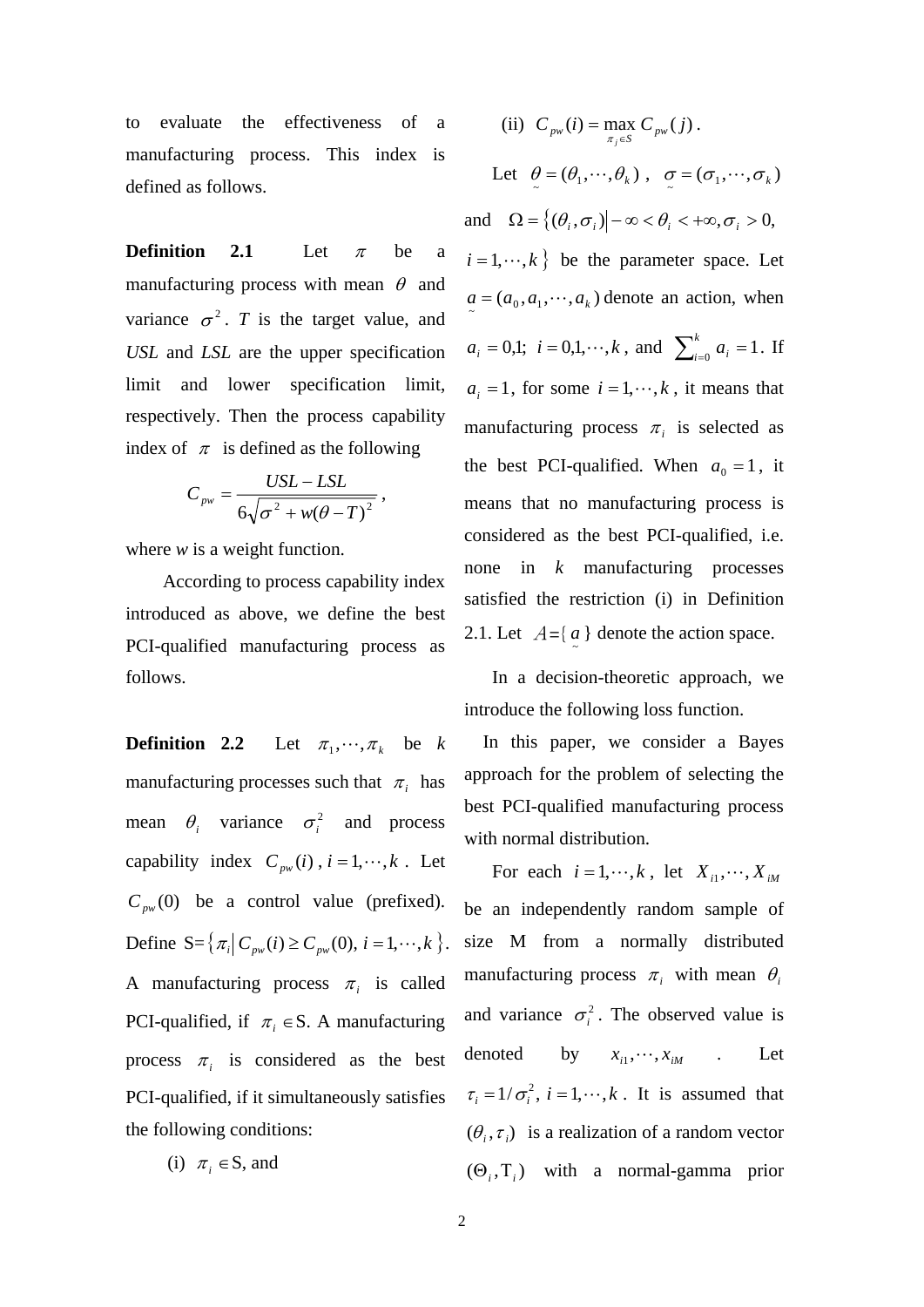distribution. For convenience,  $i = 1, \dots, k$ , we denote  $x_i = (x_{i1}, \dots, x_{iM})$ and  $x_i = \frac{1}{M} \sum_{j=1}^{M}$ *M*  $x_i = \frac{1}{M} \sum_{j=1}^{M} x_{ij}$  $\frac{1}{M}\sum_{i=1}^{M}x_{ii}$ ,  $S_i^2 = \frac{1}{M-1}\sum_{i=1}^{M}(x_{ii}-x_i)^2$  $\sum_{i}^{2} = \frac{1}{M-1} \sum_{j=1}^{M} (x_{ij} - x_{i})$  $S_i^2 = \frac{1}{M-1} \sum_{j=1}^{M} (x_{ij} - x_i)^2$ .It can be shown that the conditional posterior distribution of  $\Theta_i$  given  $x_i$ and  $\tau_i$  is a normal distribution

$$
N(\varphi_i(x_i),[(2\alpha_i + M - 1)\tau_i])\tag{1}
$$

and the marginal posterior distribution of  $T_i$  given  $x_i$  is a gamma distribution  $G(\alpha', \eta)$ , where

$$
\alpha'_{i} = 2\alpha_{i} + \frac{M}{2}, \text{ and}
$$
  
\n
$$
\eta_{i} = \beta_{i} + \frac{(M-1)S_{i}^{2}}{2} + \frac{(2\alpha_{i} + 3)M(x_{i} + \mu_{i})^{2}}{2(2\alpha_{i} + M + 2)}.
$$
\n(2)

The random vectors  $(\Theta_1, T_1), \cdots, (\Theta_k, T_k)$ are assumed to be mutually independent.

Let  $x = (x_1, \dots, x_k)$  $x = (x_1, \dots, x_k)$  and  $\chi$  be the sample space generated by  $\int_{0}^{\infty}$ . A selection rule  $d = (d_0, d_1, \dots, d_k)$  is a mapping defined on the sample space  $\chi$  into the  $k+1$  product space  $[0, 1] \times [0, 1] \times \cdots \times [0, 1]$ such that  $\sum_{i=0}^{k} d_i(x) = 1$ , for all  $x \in \mathcal{X}$ . For every  $x \in \mathcal{X}$ ,  $d_i(x)$  denotes the probability of selecting manufacturing process  $\pi_i$  as the best PCI-qualified,

for  $i = 1, \dots, k$  ; and  $d_0(x)$ denotes the probability that none is selected as the best PCI-qualified.

For ease of notation, let  
\n
$$
\tau = (\tau_1, ..., \tau_k)
$$
,  $\mu = (\mu_1, ..., \mu_k)$ ,  
\n $\alpha = (\alpha_1, ..., \alpha_k)$ ,  $\beta = (\beta_1, ..., \beta_k)$ ,  
\n $\Theta = (\Theta_1, ..., \Theta_k)$  and  $\underline{T} = (T_1, ..., T_k)$ . Let  
\n $h_i(\theta_i | x_i, \tau_i; \mu_i, \alpha_i)$  and  $g_i(\tau_i | x_i; \alpha_i, \beta_i)$   
\nbe the marginally conditional probability  
\ndensity function of  $\Theta_i$  and  $T_i$ ,  
\nrespectively. Under the preceding  
\nformulation, the Bayes risk of a selection

$$
r(d) = E_{\tau}E_{\theta}E_{x}L(\theta, \tau; d)
$$
  
\n
$$
= \iint_{\Omega} \int_{\chi} \sum_{i=0}^{k} d_{i}(x) C_{pw}(i) f(x | \theta, \tau)
$$
  
\n
$$
\cdot h(\theta | \mu, \tau) g(\tau; \alpha, \beta) d x d \theta d \tau
$$
  
\n
$$
- \iint_{\Omega} \int_{\chi} f(x | \theta, \tau) h(\theta | \mu, \tau)
$$
  
\n
$$
\cdot g(\tau; \alpha, \beta) d x d \theta d \tau
$$

rule  $d$ , denoted by  $r(d)$ , is given by

$$
= I_1 - I_2, \text{ say.}
$$

Hence, for some constant *C*,

$$
r(d) = \int_{\mathcal{X}} \sum_{i=0}^{k} d_i(x) \phi_i(x_i) f(x) dx - C.
$$
\n(3)

For each  $x \in \chi$ , let

$$
Q(x) = \{i \, \Big| \phi_i(x_i) = \lim_{0 \le j \le k} \phi_j(x_j), \, i = 0, 1, \cdots, k\}.
$$
\n(4)

Then, define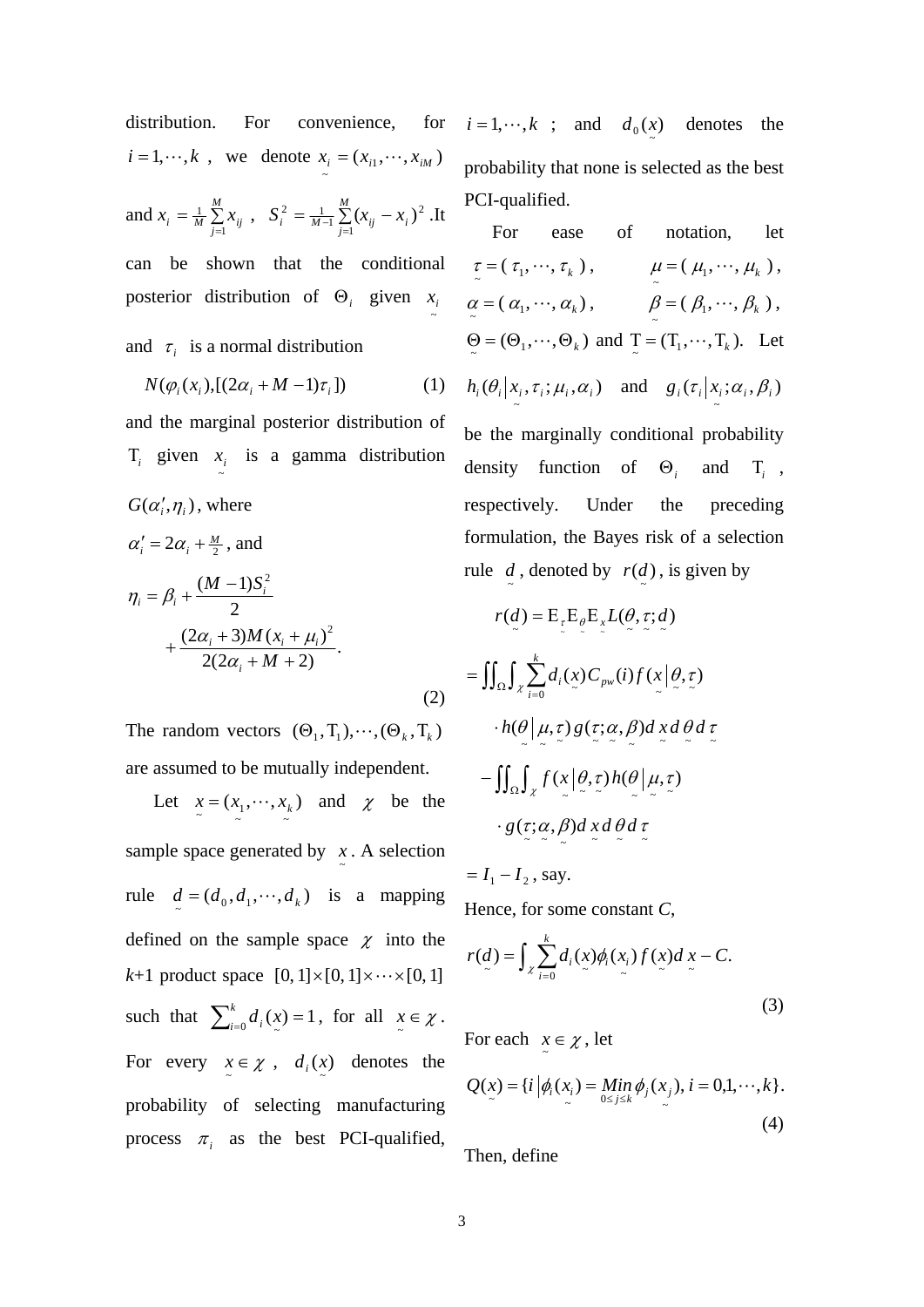$$
i^* = i^*(x)
$$
  
= 
$$
\begin{cases} 0 & \text{if } Q(x) = \{0\}, \\ \text{Min}\{i \mid i \in Q(x), i \neq 0\} & \text{otherwise.} \end{cases}
$$
 (5)

Then, according to  $(2.6)~(2.8)$ , it can be derived that a Bayes selection rule  $d^{B} = (d^{B}_{0}, d^{B}_{1}, \cdots, d^{B}_{k})$  $d^B = (d_0^B, d_1^B, \dots, d_k^B)$  is given by follows  $\overline{\mathcal{L}}$  $\overline{a}$ ⎨  $\sqrt{2}$  $= 0,$  for  $j \neq$ =  $(x) = 0$ , for  $j \neq i^*$ .  $(x) = 1,$ \* ~  $\sum_{n=1}^{\infty}$  $d_i^B(x) = 0$ , for  $j \neq i$  $d^B_{x^*}(x)$ *B j B i* (6)

#### **3. The empirical Bayes selection rule**

 In the problem formulated in sec.2, we consider that  $\alpha_1, \dots, \alpha_k$  are known, and  $\alpha_i > 1$ , for any  $i = 1, \dots, k$ . Since  $\phi_i(x_i)$  still involves the unknown ~ parameters  $\mu_i$ ,  $\beta_i$ ,  $i = 1, \dots, k$ , hence, the proposed Bayes selection  $d^B$  is not applicable. However, based on the past data, these unknown parameters can be estimated and a decision can be made if one more observation is taken. For  $i = 1, \dots, k$ , let *X<sub>ijt</sub>* denote a sample of size M from  $\pi$ , with a normal distribution  $N(\theta_i, \tau_i^{-1})$  at time *t*  $(t = 1, \dots, n), j = 1, \dots, M$  and  $(\theta_{it}, \tau_{it})$ is a realization of a random vector  $(\Theta_{i}$ ,  $T_{i}$ ) which is an independent copy

of  $(\Theta_i, T_i)$  with a normal-gamma distribution described in preceding section. It is assumed that  $(\Theta_{it}, T_{it})$ ,  $i = 1, \dots, k$ ,  $t = 1, \dots, n$ , are mutually independent. For our convenience, we denote the current random sample  $X_{ijn+1}$  by  $X_{ij}$ , for  $j = 1, \dots, M$ ,  $i = 1, \cdots, k$ .

For each  $\pi_i$ ,  $i = 1, \dots, k$ , we estimate the unknown parameters  $\mu_i$ and  $\beta_i$  based on the past data  $X_{ijt}$ ,  $j = 1, \dots, M$ ,  $t = 1, \dots, n$ . We denote

For ease of notation, we define  $\mu_{in}$ and  $\beta_{in}$  as estimators of  $\mu_i$  and  $\beta_i$ , respectively, by the following

$$
\begin{cases} \mu_{in} = X_i(n), \\ \beta_{in} = (\alpha_i - 1)W_i^2(n). \end{cases}
$$
 (7)

Also, for  $i = 1, \dots, k$ , we define

$$
\phi_{in}(x_i) = \frac{36}{(USL - LSL)^2} \cdot \{ [w + (2\alpha_i + M - 1)][(\alpha'_i - 1)\eta_{in}]^{-1},
$$

where

$$
\eta_{in} = \beta_{in} + \frac{(M+1)S_i^2}{2} + \frac{(2\alpha_i - 1)M(x_i + \mu_{in})^2}{2(2\alpha_i + M)},
$$

(9)

(8)

+

and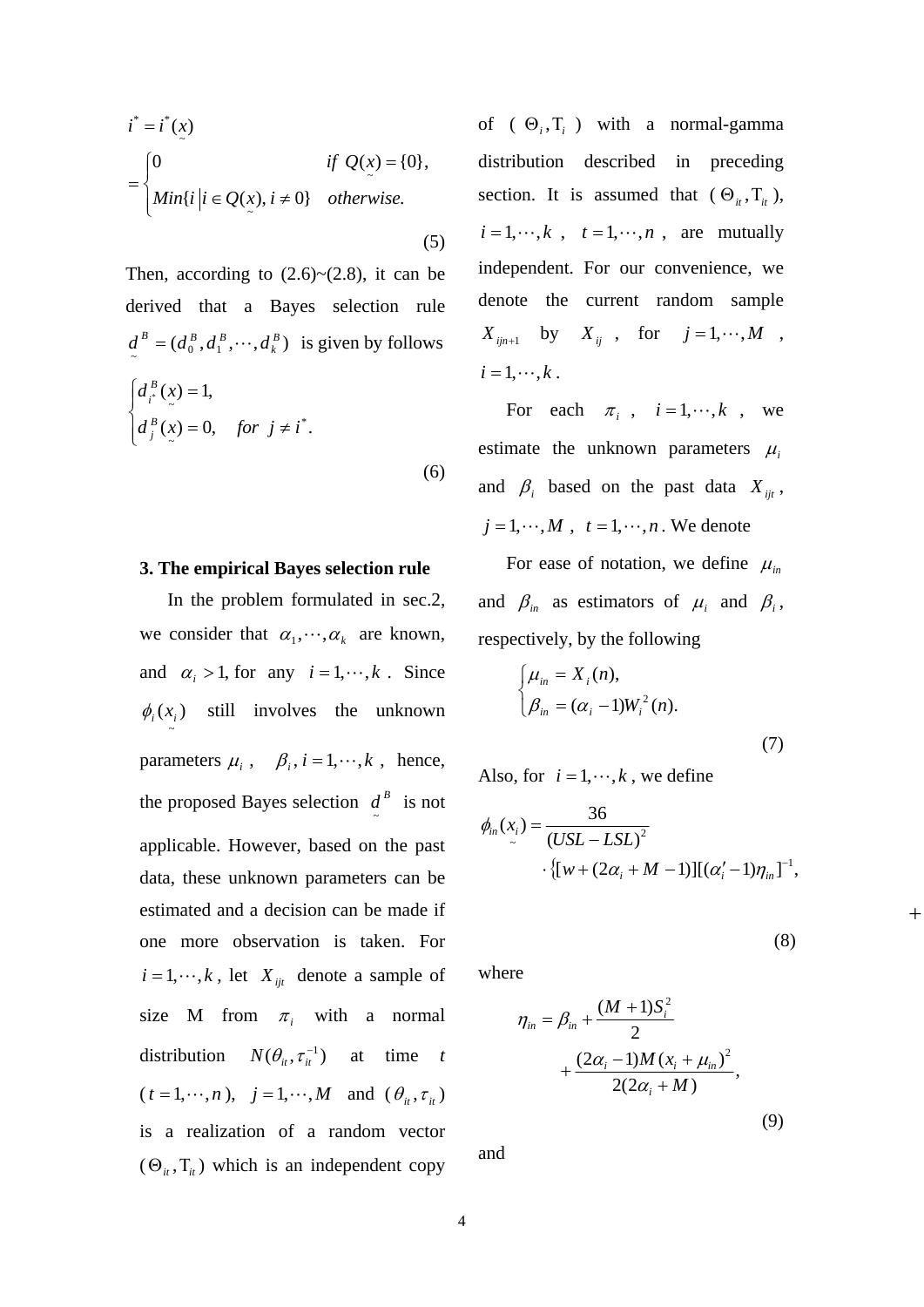$$
\varphi_{in}(x_i) = \frac{(2\alpha_i + 1)\mu_{in} + Mx_i}{2\alpha_i + M}.
$$

Note that  $\phi_{0n}(x_0) = C_{n w}^{-2}(0)$  $\int_0^{0}$   $\frac{(\lambda)}{z}$  $\phi_{0n}(x_0) = C_{pw}^{-2}(0)$  . We consider  $\phi_{in}(x_i)$  $\phi_{in}(x_i)$  to be an estimator of  $\phi_i(x_i)$ . The properties of the estimators ~ proposed above will be discussed in the following section.

For each  $x \in \chi$ , let

$$
Q_n(x) = \{i \mid \phi_{in}(x_i)
$$
  
= 
$$
\underset{0 \le j \le k}{\text{Min }} \phi_{jn}(x_j), i = 0,1,\dots,k \}. \tag{10}
$$

Again, define

$$
\begin{aligned}\ni_n^* &= i_n^*(x) \\
&= \begin{cases}\n0 & \text{if } Q_n(x) = \{0\}, \\
Min\{i \mid i \in Q_n(x), i \neq 0\} & otherwise.\n\end{cases} \\
(11)\n\end{aligned}
$$

Then, according to (3.3), (3.6) and (3.7), we have a empirical Bayes selection rule  $(d_0^{*_n}, d_1^{*_n}, \cdots, d_k^{*_n})$ \*  $\boldsymbol{0}$ \*n  $(A^*n, J^*n, J^*n, J^*n)$  $d^{*n} = (d_0^{*n}, d_1^{*n}, \dots, d_k^{*n})$  as follows

$$
\begin{cases}\n d_{i_n}^{*n}(x) = 1, \\
 d_j^{*n}(x) = 0, \quad \text{for } j \neq i_n^*.\n\end{cases}
$$
\n(12)

### **4. Some large sample properties**

 In this section, we study the asymptotic optimality of the proposed empirical Bayes selection rule. Before we start to investigate the asymptotic property, we discuss the consistency of the estimators defined in (7)-(9) in the case  $M \ge 2$ . We just prove Lemma 4.2 here, the others can be proved analogously.

**Lemma 4.1** ) *X <sup>i</sup>*  $X_n(n)$  defined in (3.1), is a consistent estimator of  $\mu_i$ ,  $i = 1, \cdots, k$ .

**Lemma 4.2**  $W_i^2(n)$  defined in (3.1), is a consistent estimator of  $\frac{\mu_i}{\alpha_i - 1}$  $\frac{\beta_i}{\alpha_{\cdot}-1}$ ,  $i = 1, \cdots, k$ .

**Proof**: (1) At time *t*, it is well-known that  $\frac{(\mathbf{m} - \mathbf{1})}{\mathbf{m}}$  $(M - 1)W_{i,t}^2$ − − *it*  $M - 1)W_{i,i}^2$  $\frac{1}{\tau_{c}^{-1}}$  has a chi-square

distribution  $\chi^2 (M - 1)$ . It implies

$$
E[W_{i,t}^2] = EE[W_{i,t}^2 | \Theta_{it}, T_{it}] = \frac{\beta_i}{\alpha_i - 1}.
$$

Hence,

$$
E[W_i^2(n)] = \frac{1}{n} \sum_{i=1}^n E[W_{i,t}^2] = \frac{\beta_i}{\alpha_i - 1}.
$$

(2)

$$
E[W_{i,t}^{2}]^{2} = E E[(W_{i,t}^{2})^{2} | \Theta_{i,t}, T_{i,t}]
$$
  
= 
$$
E[\frac{(M+1)T_{i}^{-2}}{M-1}]
$$
  
= 
$$
\frac{(M+1)\beta_{i}^{2}}{(M-1)(\alpha_{i}-1)(\alpha_{i}-2)}.
$$

Hence,

$$
Var[W_{i,t}^2] = E[W_{i,t}^2]^2 - E^2[W_{i,t}^2]
$$